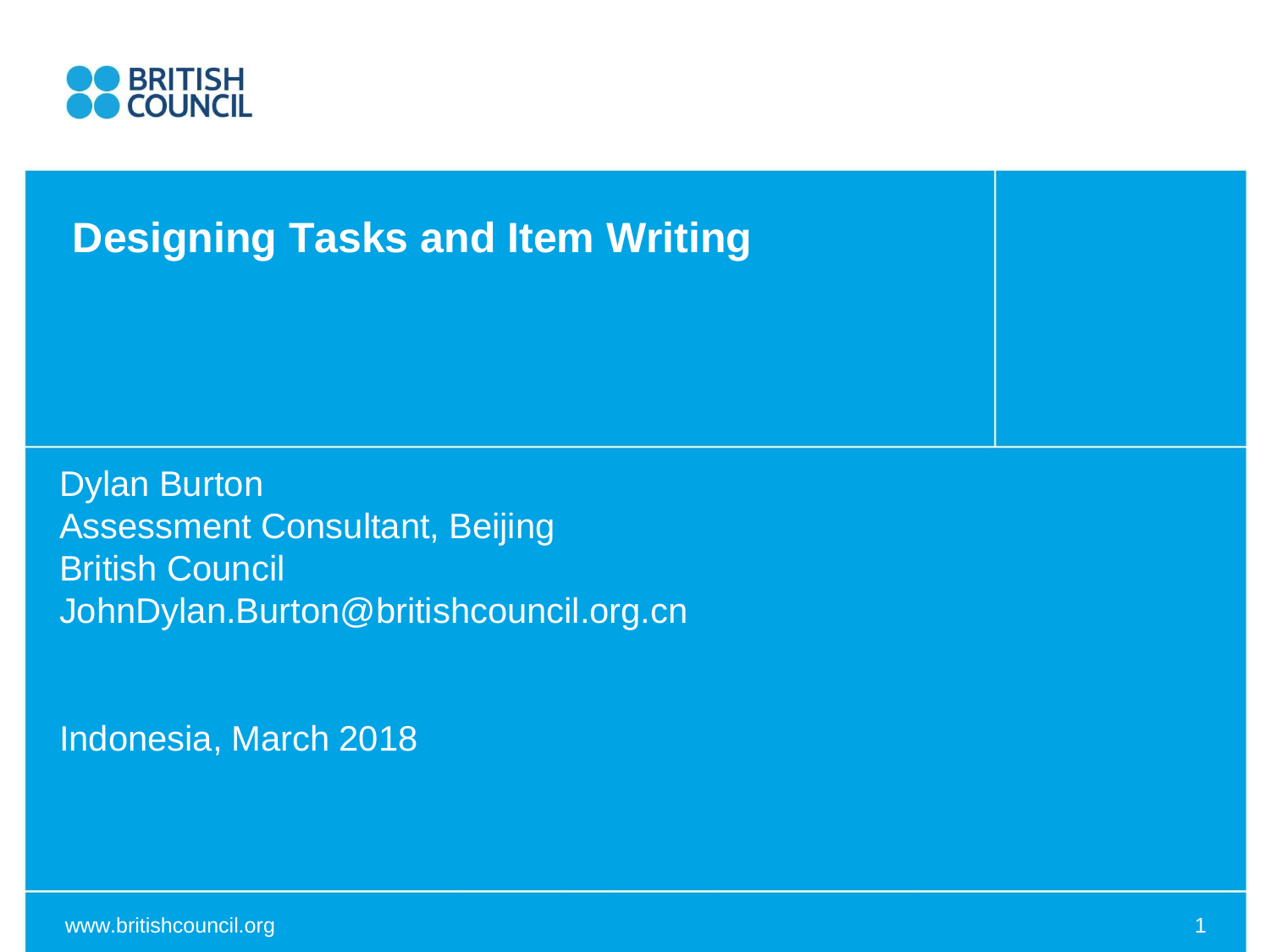#### **Objectives**

- Understand the notion of test construct
- How to use the CEFR and the Core Inventory
- How to read and use test specifications
- Practice with test items

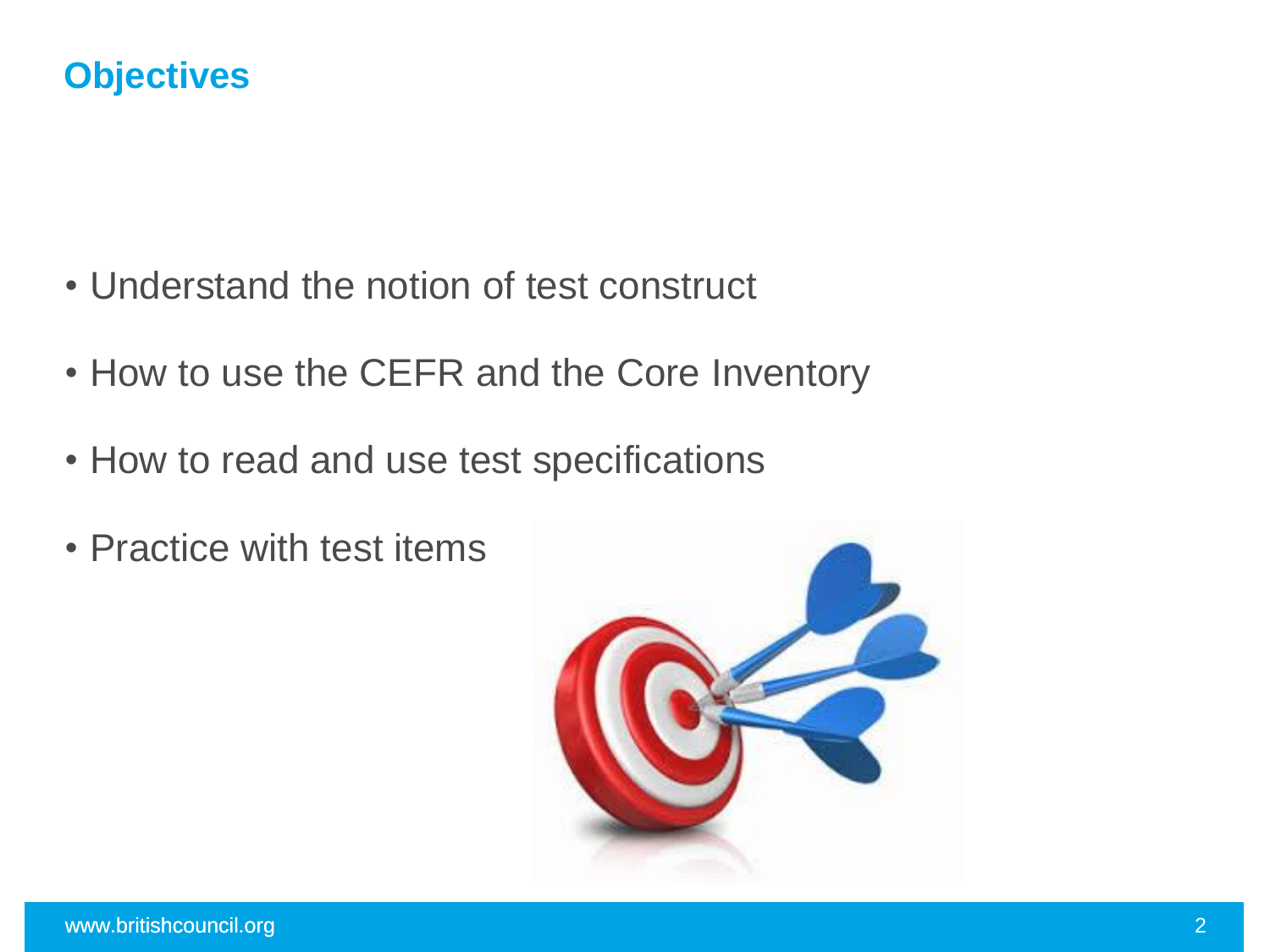

## **The Construct**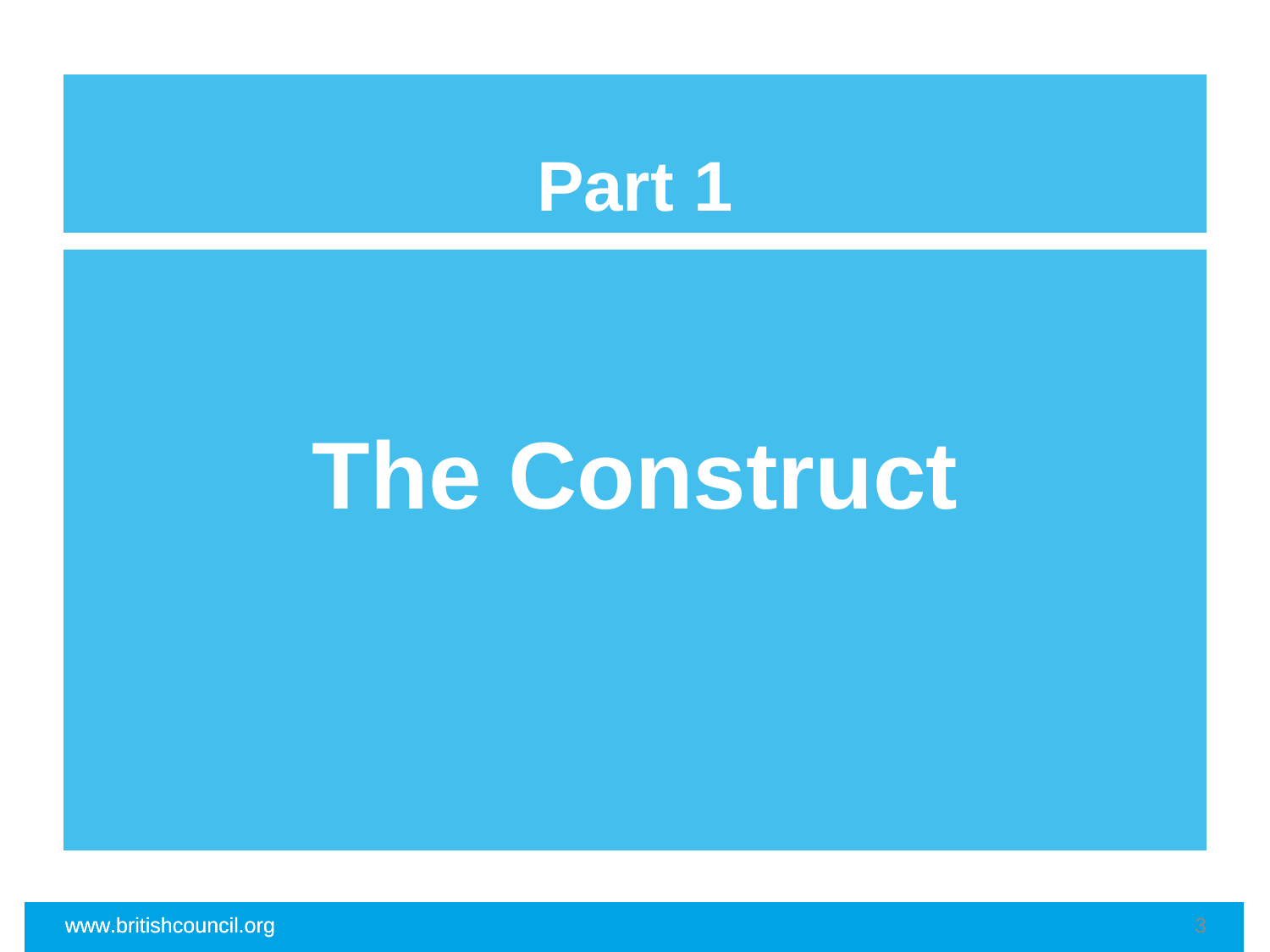#### **Defining the Construct**

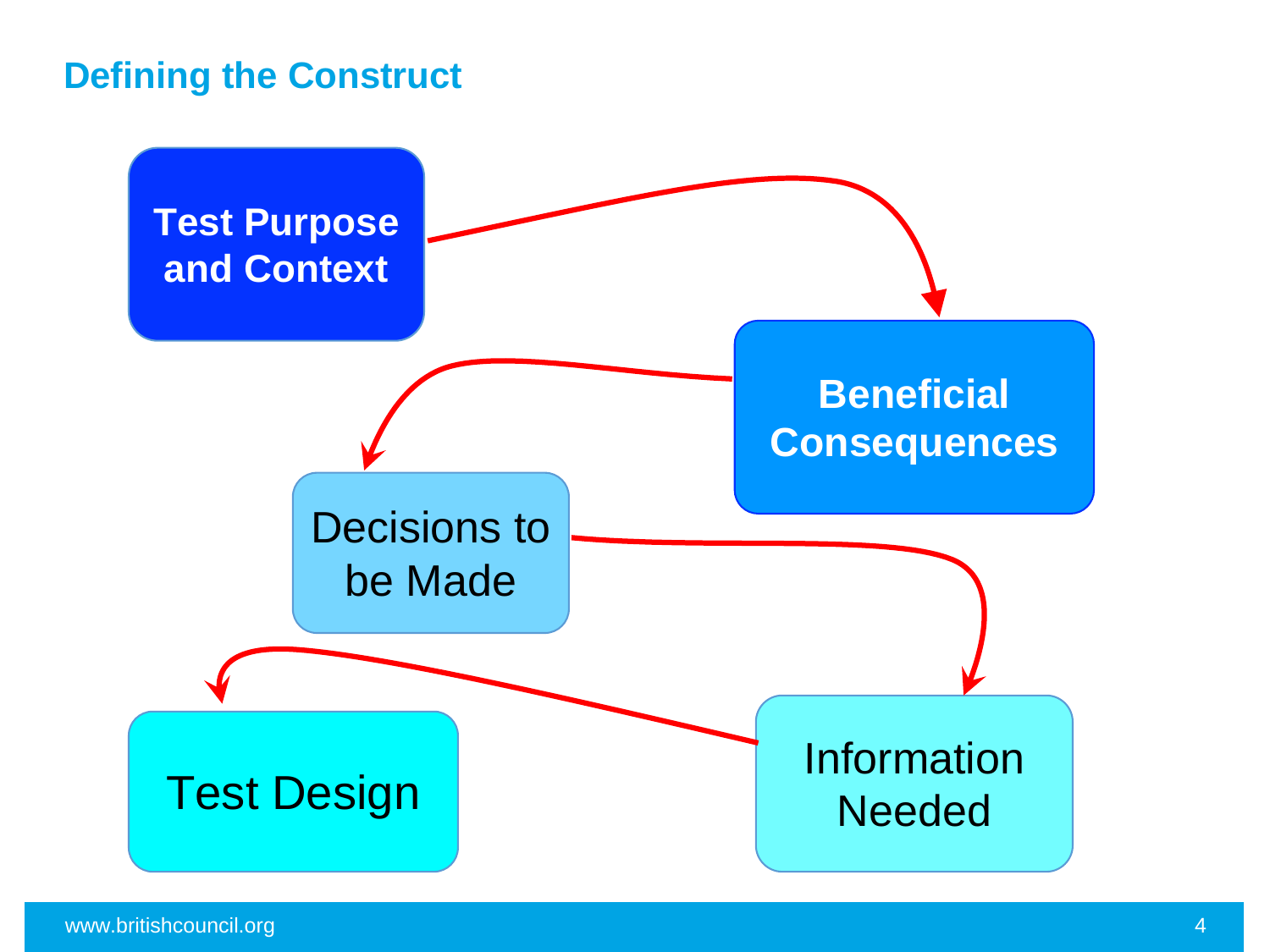#### **What Information Do We Need?**

Are my students learning in class?

What is this person's level of English?

Are these students ready to study in English?

Can this person do the tasks we do in our company in English?

- Reading, writing, listening, speaking skills
- A range of general topics
- Easy and difficult questions
- Skills covered in curriculum
- Language points covered in textbook
- Course content and topics
- Questions of similar difficulty
- Business skills used in this field
- A range of topics relevant to this type work
- Difficulty similar to real life experience
- Reading, writing, listening, speaking skills
- Academic topics
- Question difficulty at expected level

5

4

1

2

3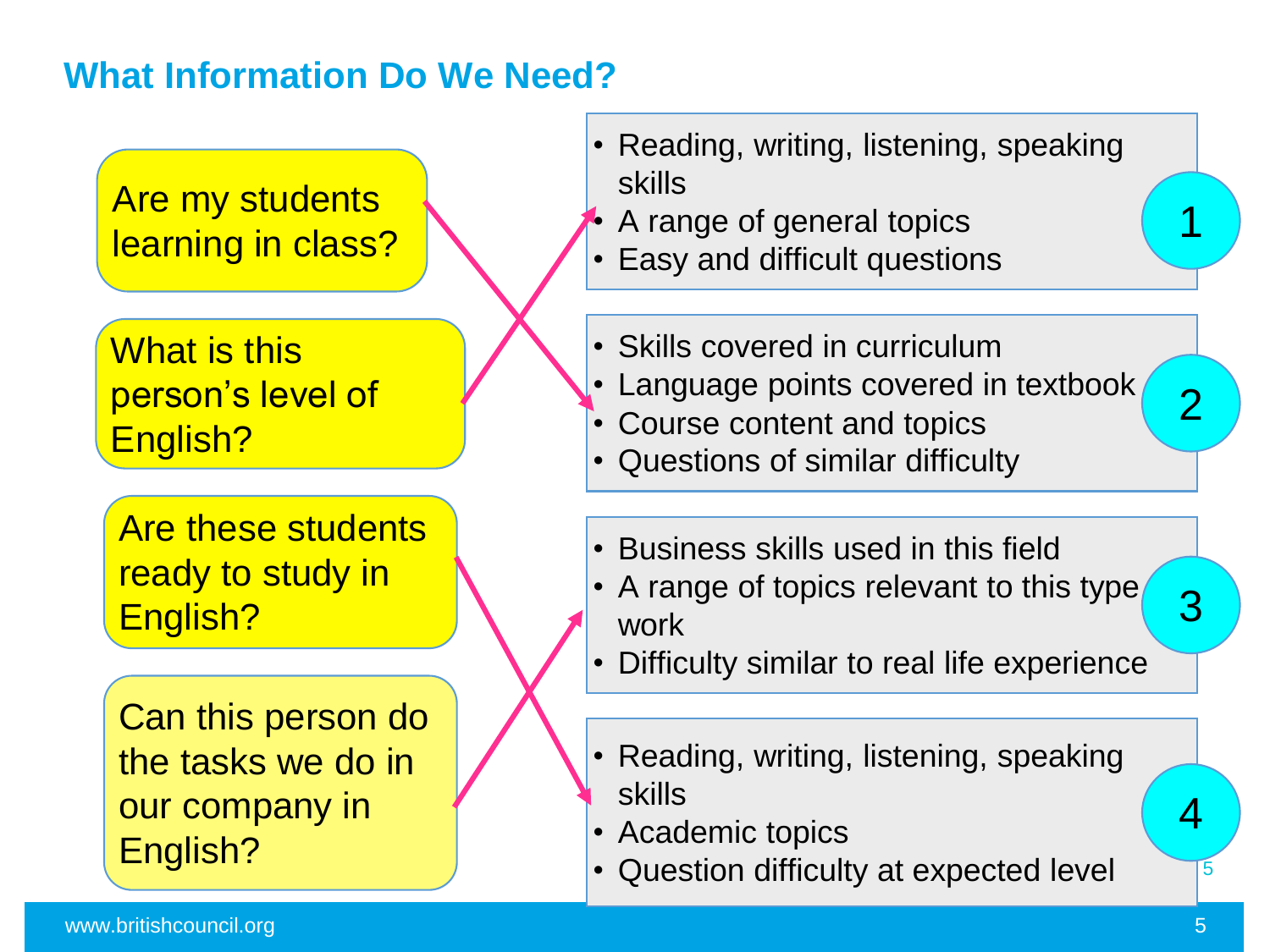#### **Modeling the Construct**



- Can be based on a **model of language**, e.g. communicative language ability • **Frameworks**
- provide further detail, such as **CEFR**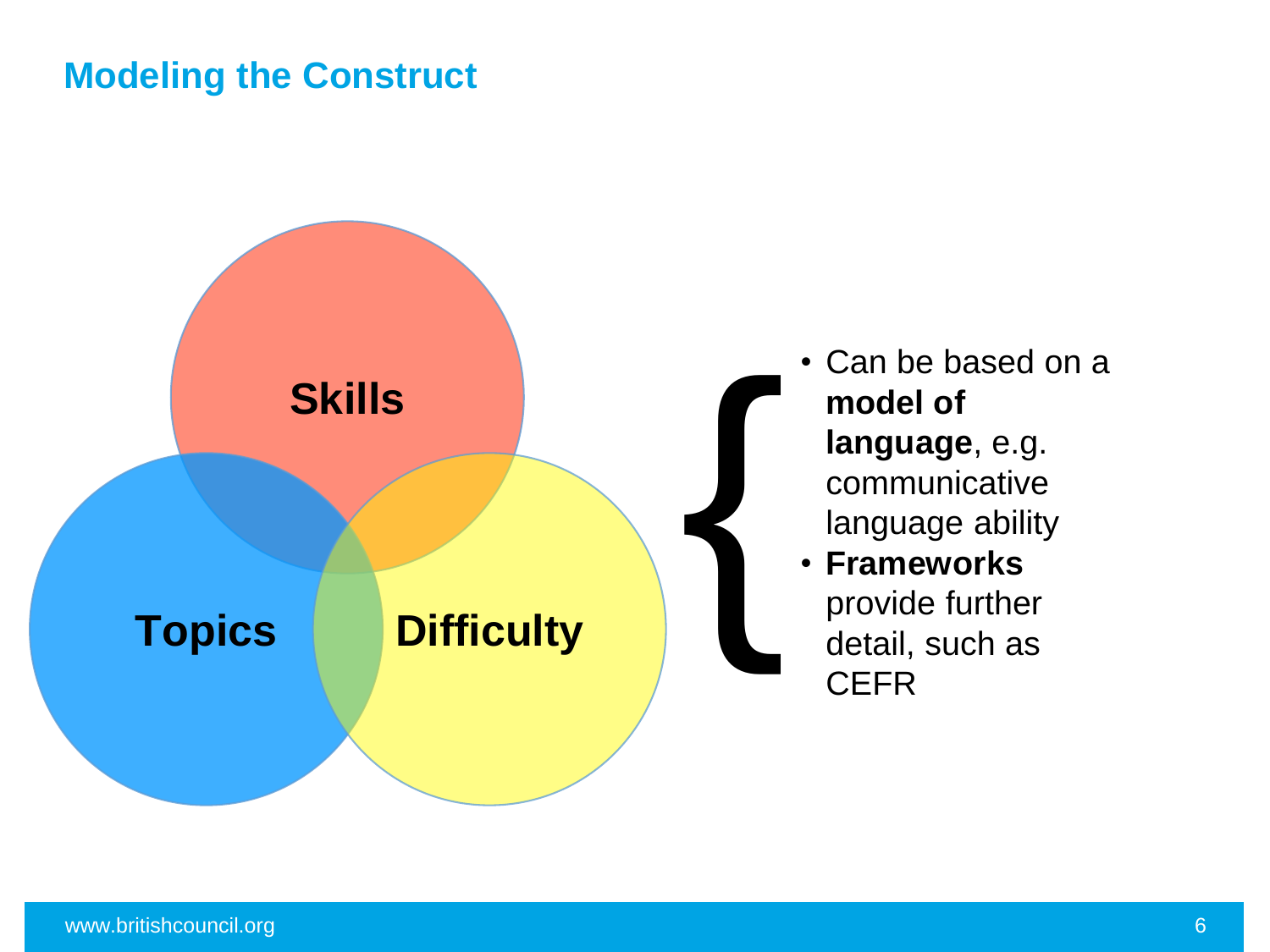#### **Advantages of the CEFR**

- Easy to identify skills, topics, and difficulty
- Clear, easy to follow, flexible model
- Shows progression from level to level
- Lists skills in terms of actions defined in context

**COMMONE** 

**FRAMEWORK**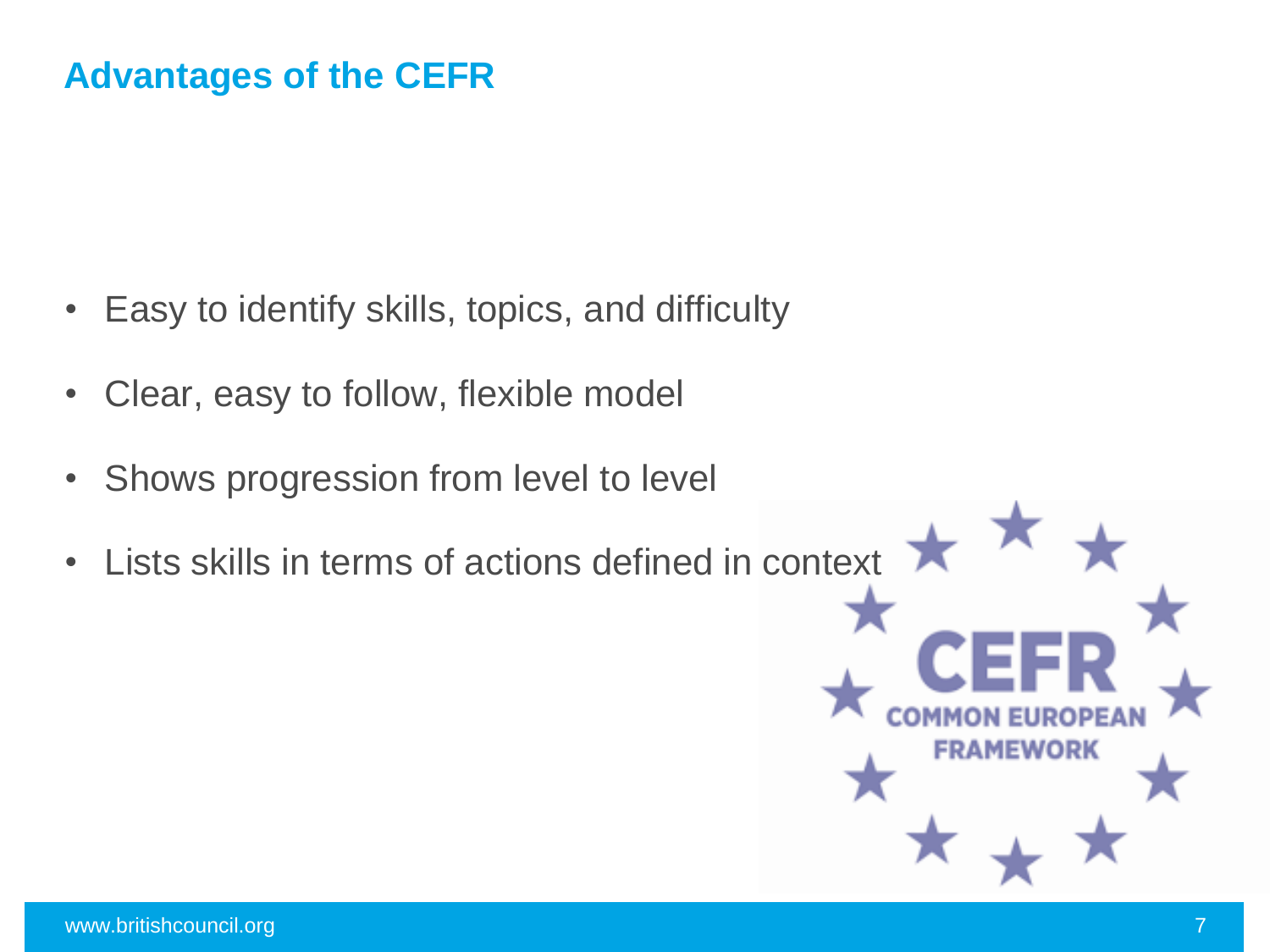#### **CEFR Descriptors - Activity 1**

| <b>C2</b> | Can understand short, simple texts on familiar matters of a concrete type which consist<br>of high frequency everyday or job-related language. |
|-----------|------------------------------------------------------------------------------------------------------------------------------------------------|
|           | <b>Overall Reading, A2</b>                                                                                                                     |
| C1        | Can write clear, detailed texts on a variety of subjects related to his/her field of                                                           |
|           | interest, synthesising and evaluating information and arguments from a number of                                                               |
| <b>B2</b> | sources.<br><b>Overall Writing, B2</b>                                                                                                         |
|           |                                                                                                                                                |
| <b>B1</b> | Can reasonably fluently sustain a straightforward description of one of a variety of                                                           |
|           | subjects within his/her field of interest, presenting it as a linear sequence of points.                                                       |
| А2        | <b>Overall Speaking, B1</b>                                                                                                                    |
|           | Can follow speech which is very slow and carefully articulated, with long pauses for                                                           |
|           | him/her to assimilate meaning.<br><b>Overall Listening, A1</b>                                                                                 |
|           |                                                                                                                                                |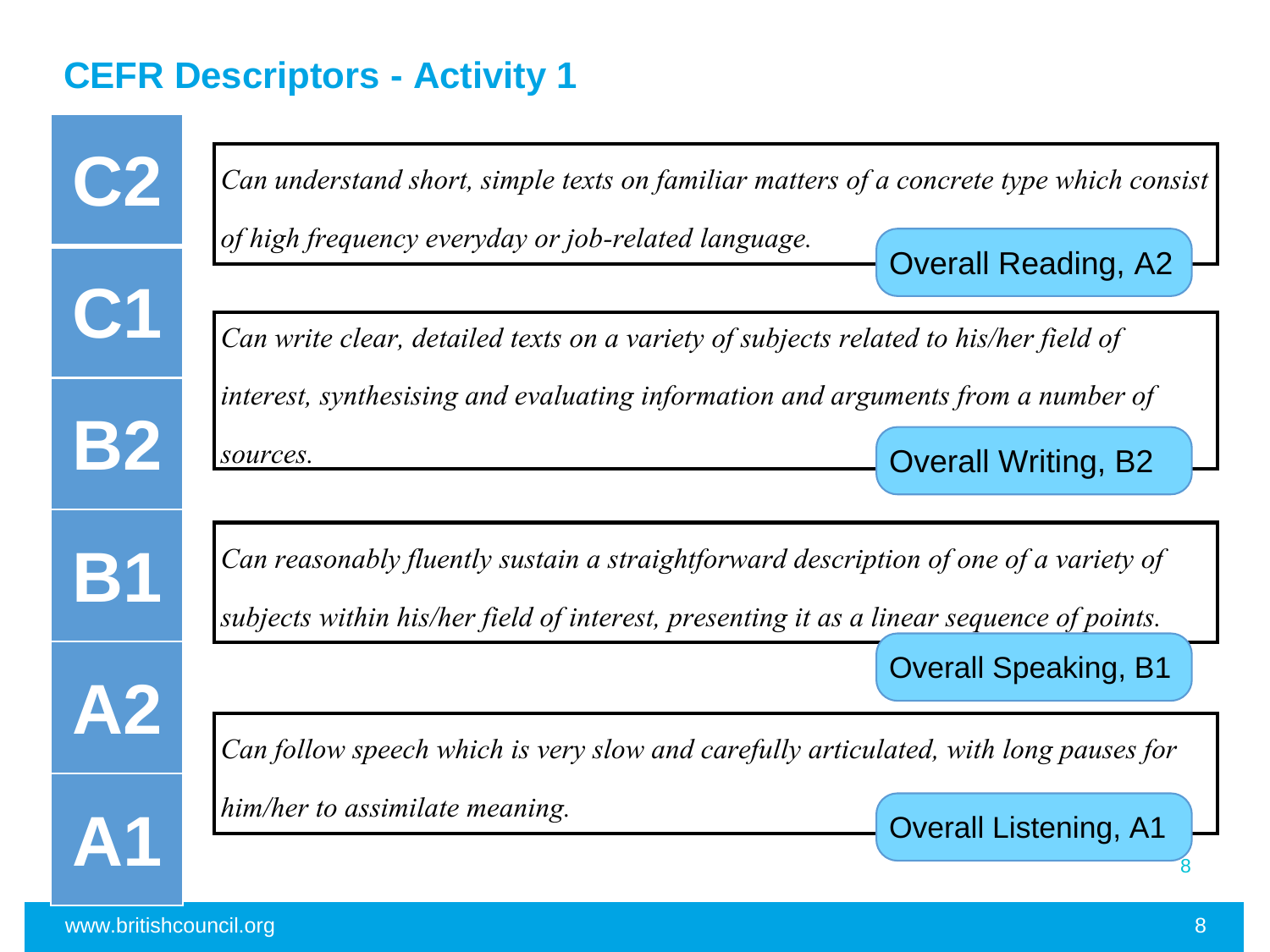### **Part 1**

# **Test and Task Specifications**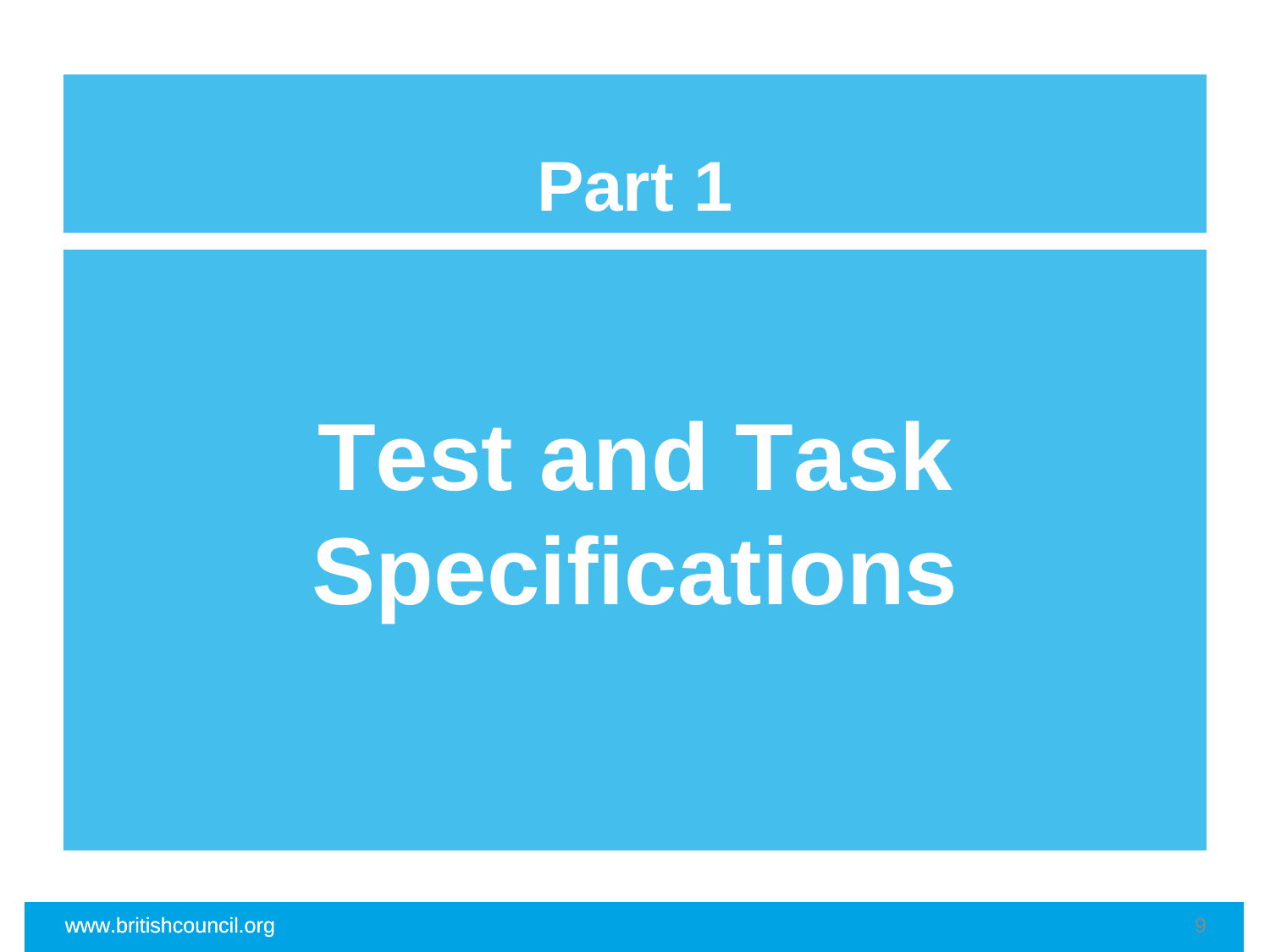#### **Specifications**

- Blueprint for a test and tasks
- Test specifications refer to overall contents of test, purpose, context, and construct
- Task specifications list all essential information to write test content
- May include:

| Purpose             | Construct<br>definition for task | Description of<br>task | Types of<br>questions | Number of<br>questions |
|---------------------|----------------------------------|------------------------|-----------------------|------------------------|
| <b>Instructions</b> | Type of text                     | Text topic             | Time allowed          | Type of prompt         |
| Language level      | Language skills                  | Language<br>elements   | <b>Lexical level</b>  | Scoring<br>Information |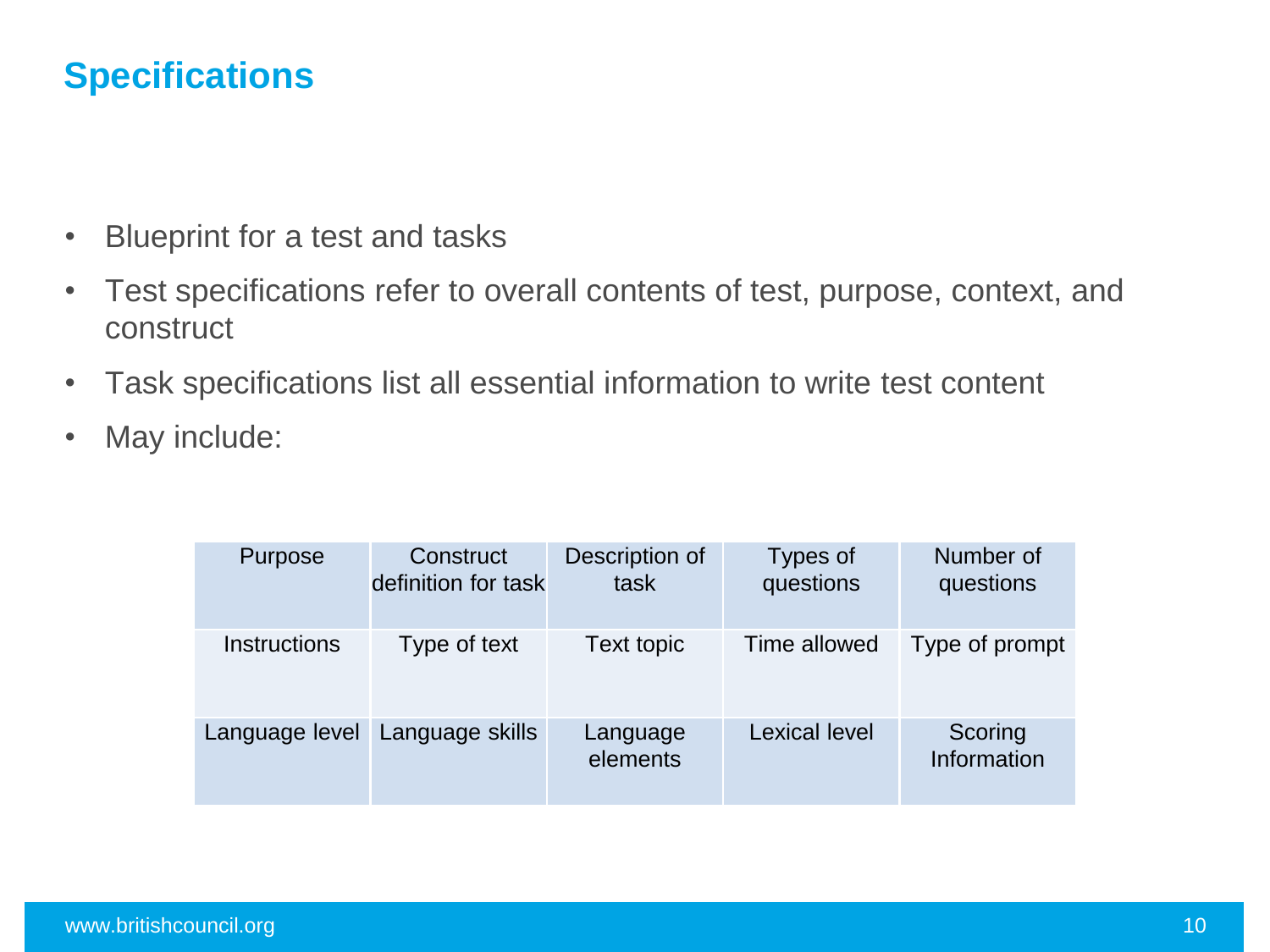#### **Core Inventory**



• Created by British Council

to expand on the CEFR

• Lists topics, texts, grammar, vocabulary

appropriate at each CEFR level

• Useful for aligning tests and class content

to CEFR levels

• www.eaquals.org/resources/

the-core-inventory-for-general-english/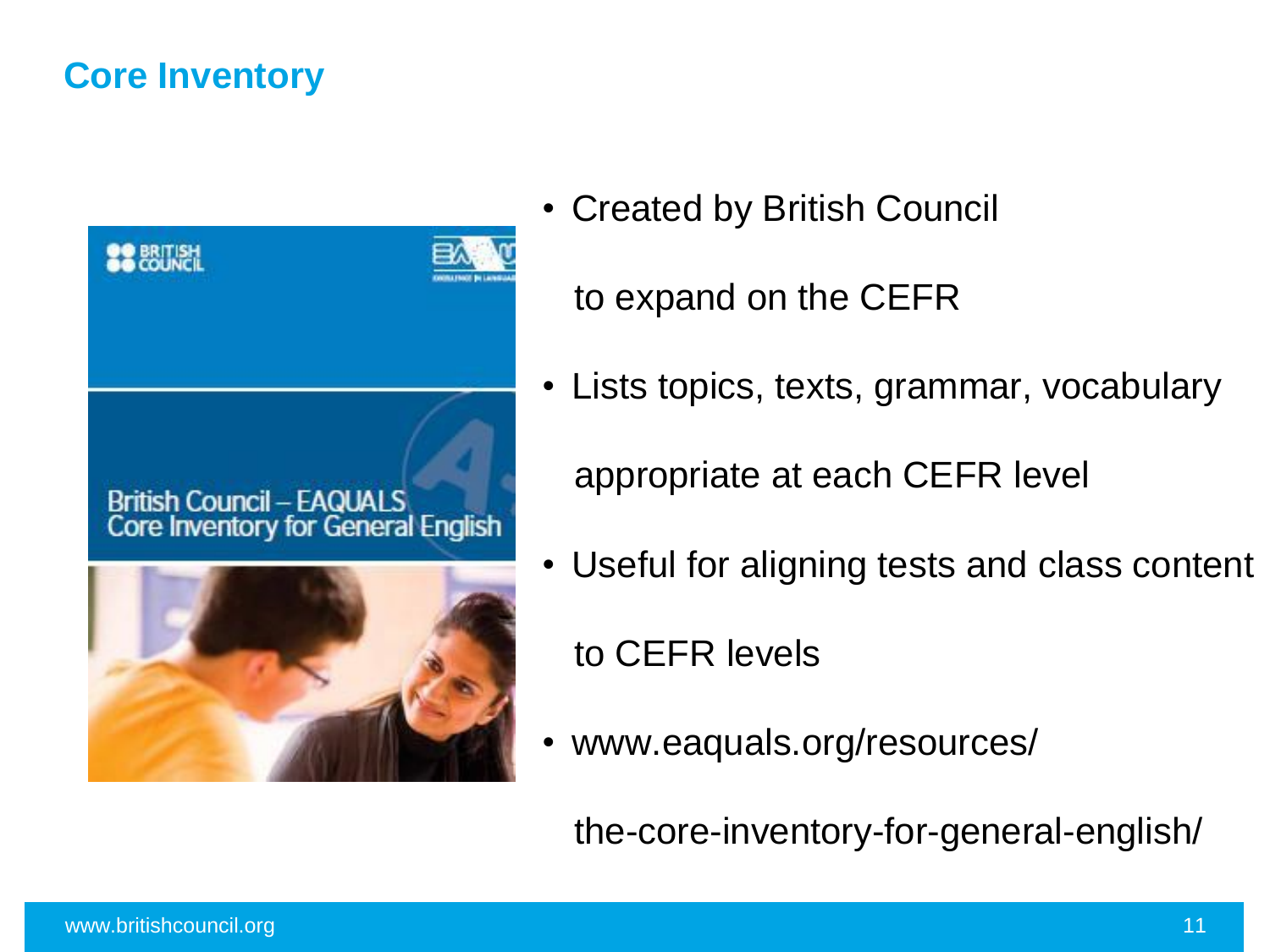#### **Core Inventory**



|                                               | A1 | A2 | <b>B1</b> | B2 | C <sub>1</sub> |
|-----------------------------------------------|----|----|-----------|----|----------------|
| <b>Functions / Notions</b>                    |    |    |           |    |                |
| Numbers                                       |    |    |           |    |                |
| Prices                                        |    |    |           |    |                |
| Telling the time                              |    |    |           |    |                |
| Directions                                    |    |    |           |    |                |
| Greetings                                     |    |    |           |    |                |
| Giving personal information                   |    |    |           |    |                |
| Describing habits and routines                |    |    |           |    |                |
| Describing people                             |    |    |           |    |                |
| Describing things                             |    |    |           |    |                |
| Requests                                      |    |    |           |    |                |
| Suggestions                                   |    |    |           |    |                |
| Advice                                        |    |    |           |    |                |
| Invitations                                   |    |    |           |    |                |
| Offers                                        |    |    |           |    |                |
| Arrangements/-ing to meet people              |    |    |           |    |                |
| Obligation and necessity                      |    |    |           |    |                |
| Describing places                             |    |    |           |    |                |
| Describing past experiences<br>& storytelling |    |    |           |    |                |
| Describing feelings, emotion, attitudes       |    |    |           |    | precisely      |
| Describing hopes and plans                    |    |    |           |    | 12             |

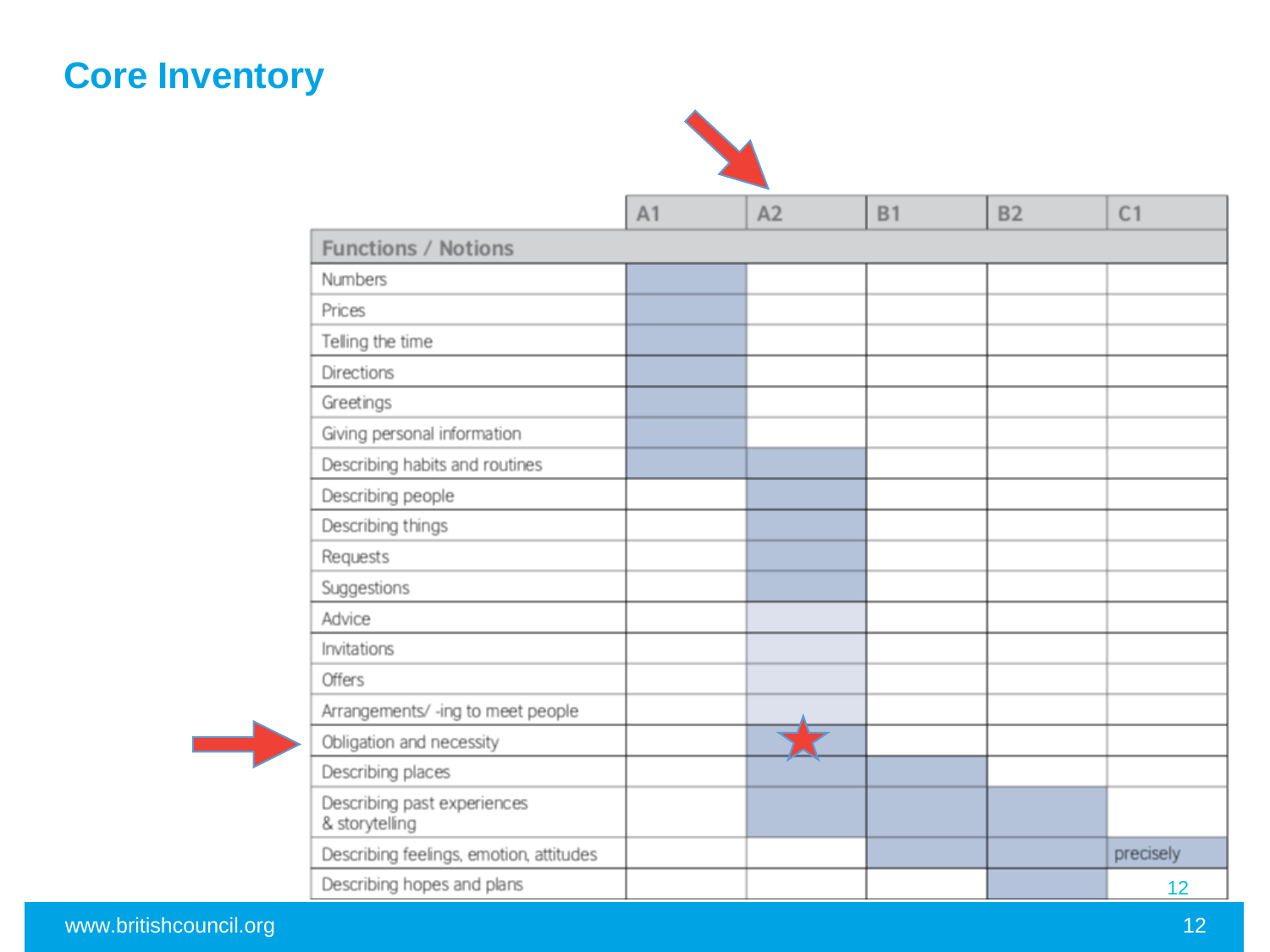#### **Activity 2**

Use the core inventory to find which CEFR level each topic or text type is appropriate for

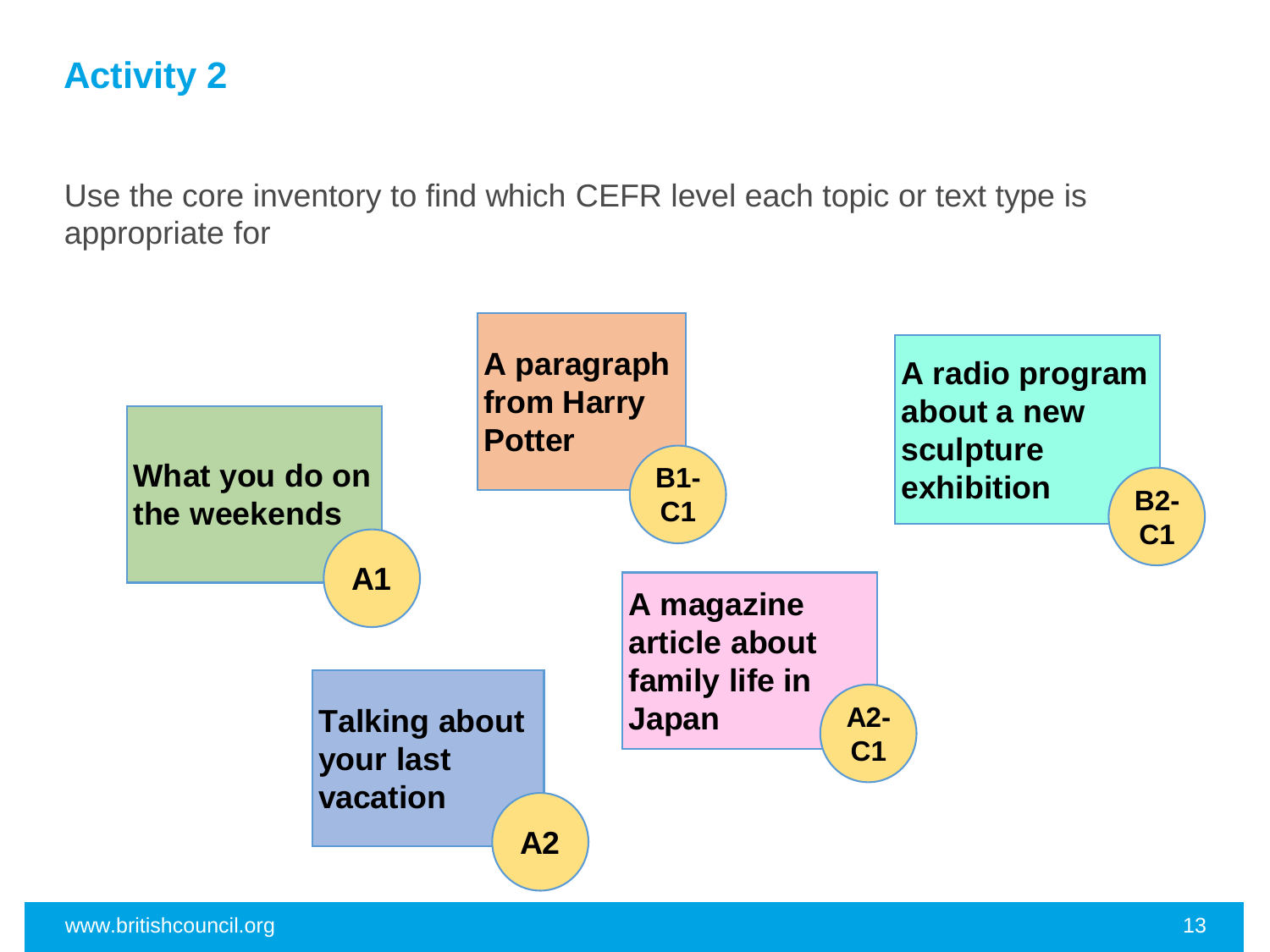#### **Aptis Specifications**

| <b>Test</b>                                            |                             | <b>Aptis General</b>                                                                                                         |                                       | <b>Component</b>          |       |  |                                     | <b>Task</b>                                   |                |                                                                                                                                                                                                                |  |
|--------------------------------------------------------|-----------------------------|------------------------------------------------------------------------------------------------------------------------------|---------------------------------------|---------------------------|-------|--|-------------------------------------|-----------------------------------------------|----------------|----------------------------------------------------------------------------------------------------------------------------------------------------------------------------------------------------------------|--|
|                                                        | <b>Features of the Task</b> |                                                                                                                              |                                       |                           |       |  |                                     |                                               |                |                                                                                                                                                                                                                |  |
| <b>Skill focus</b>                                     |                             | Identifying specific, factual information                                                                                    |                                       |                           |       |  |                                     |                                               |                |                                                                                                                                                                                                                |  |
|                                                        |                             | A <sub>1</sub>                                                                                                               | A2                                    | <b>B1</b>                 |       |  | <b>B2</b>                           | C <sub>1</sub>                                | C <sub>2</sub> |                                                                                                                                                                                                                |  |
| <b>Task description</b>                                |                             | Q&A about listening text. Listen to short monologues and conversations to identify short, specific<br>pieces of information. |                                       |                           |       |  |                                     |                                               |                |                                                                                                                                                                                                                |  |
| <b>Further</b><br>information                          |                             |                                                                                                                              |                                       |                           |       |  |                                     |                                               |                |                                                                                                                                                                                                                |  |
| <b>Instructions to</b><br>candidates                   |                             | question, e.g. What is Arturo's phone number?                                                                                |                                       |                           |       |  |                                     |                                               |                | The rubric will always contain two parts: 1) a short contextualisation: listen to the message for Mary<br>from Arturo or listen to the man and woman talking; 2) The second part of the rubric will be a short |  |
| <b>Presentation</b>                                    |                             | <b>Written</b>                                                                                                               |                                       |                           | Aural |  |                                     | Illustrations/graphs                          |                |                                                                                                                                                                                                                |  |
| <b>Response format</b>                                 |                             | 4-option multiple choice                                                                                                     |                                       |                           |       |  | Items per task                      |                                               |                |                                                                                                                                                                                                                |  |
|                                                        |                             | Approximately 50 minutes for the entire Listening test (all tasks). Individual tasks are not timed.                          |                                       |                           |       |  |                                     |                                               |                |                                                                                                                                                                                                                |  |
| <b>Kind of</b>                                         |                             | <b>Lexical recognition</b>                                                                                                   |                                       |                           |       |  | <b>Factual information</b>          |                                               |                |                                                                                                                                                                                                                |  |
| information<br>targeted                                |                             | Interpretative meaning at the utterance<br><b>Meaning at discourse level</b>                                                 |                                       |                           |       |  |                                     |                                               |                |                                                                                                                                                                                                                |  |
| Cognitive                                              |                             | Input decoding                                                                                                               |                                       |                           |       |  |                                     |                                               |                |                                                                                                                                                                                                                |  |
| processing<br>Lexical search                           |                             |                                                                                                                              |                                       |                           |       |  |                                     |                                               |                |                                                                                                                                                                                                                |  |
| <b>Levels of listening</b><br><b>Syntactic parsing</b> |                             |                                                                                                                              |                                       |                           |       |  |                                     |                                               |                |                                                                                                                                                                                                                |  |
|                                                        |                             | <b>Meaning construction</b>                                                                                                  |                                       |                           |       |  |                                     |                                               |                |                                                                                                                                                                                                                |  |
| <b>Discourse construction</b>                          |                             |                                                                                                                              |                                       |                           |       |  |                                     |                                               |                |                                                                                                                                                                                                                |  |
| <b>Features of the Input Text</b>                      |                             |                                                                                                                              |                                       |                           |       |  |                                     |                                               |                |                                                                                                                                                                                                                |  |
| Length                                                 |                             | 30 seconds                                                                                                                   |                                       | <b>Words</b><br>$60 - 80$ |       |  |                                     | $2.2 - 2.6$ words per second<br>(approximate) |                |                                                                                                                                                                                                                |  |
| <b>Accent</b>                                          |                             | Standard British English speaker likely to be encountered in the UK. Native speakers of English.                             |                                       |                           |       |  |                                     |                                               |                |                                                                                                                                                                                                                |  |
| <b>Domain</b>                                          |                             | <b>Public</b>                                                                                                                |                                       | Occupational              |       |  |                                     | <b>Educational</b>                            |                | Personal                                                                                                                                                                                                       |  |
| <b>Discourse mode</b>                                  |                             | <b>Descriptive</b>                                                                                                           | <b>Narrative</b><br><b>Expository</b> |                           |       |  | Argumentative<br><b>Instructive</b> |                                               |                |                                                                                                                                                                                                                |  |
| <b>Pattern</b>                                         |                             | Monologue                                                                                                                    |                                       |                           |       |  | <b>Dialogue</b>                     |                                               |                |                                                                                                                                                                                                                |  |
| <b>Content</b><br>knowledge                            |                             | General                                                                                                                      |                                       |                           |       |  |                                     |                                               |                | Specific                                                                                                                                                                                                       |  |
|                                                        |                             |                                                                                                                              |                                       |                           |       |  |                                     |                                               |                |                                                                                                                                                                                                                |  |

M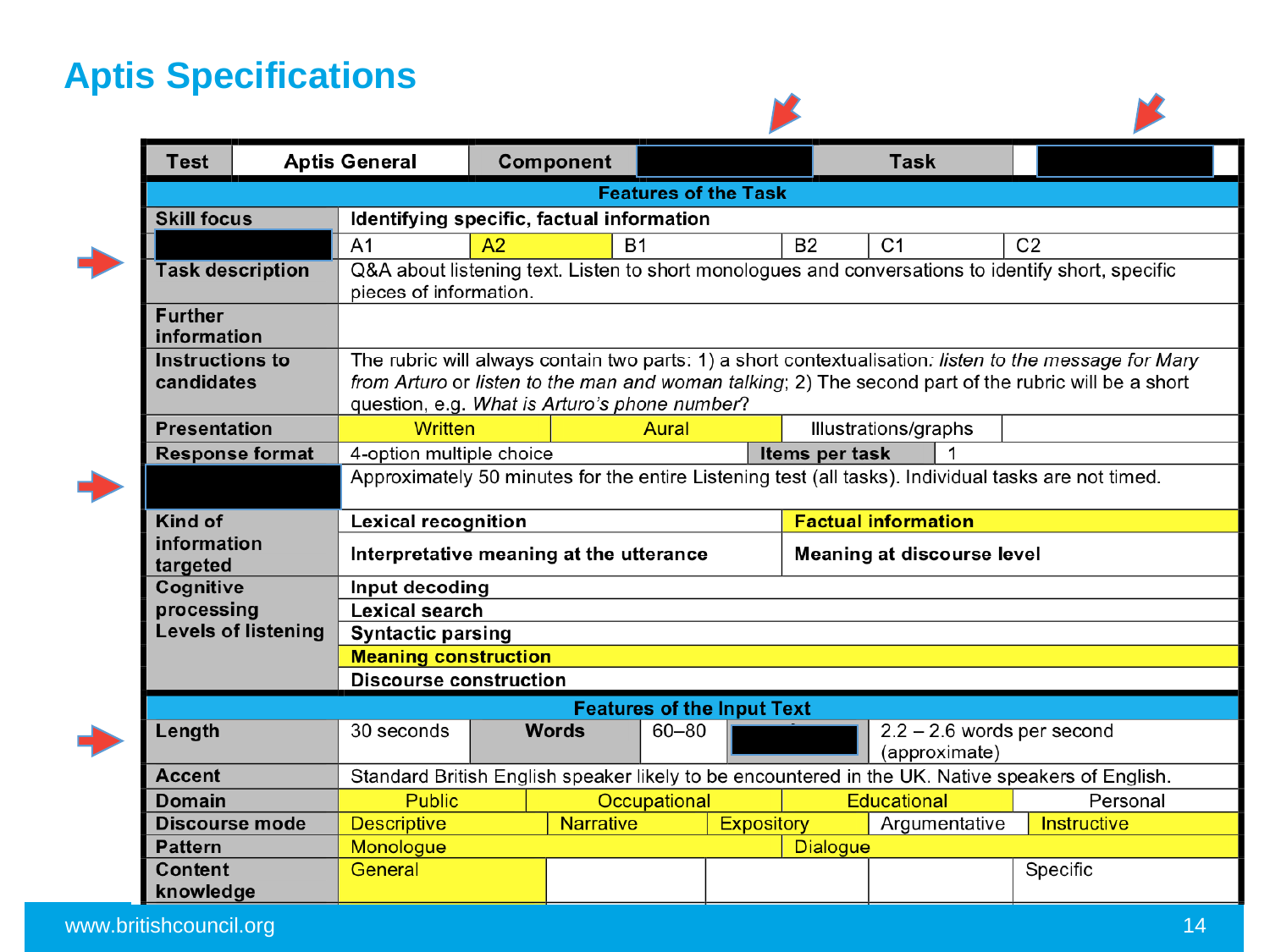#### **Aptis, Continued**

| <b>Cultural</b>          | <b>Neutral</b>                                                                                        |                |         |                                 |                                                                                                    |                |                                    |                | Specific        |              |  |
|--------------------------|-------------------------------------------------------------------------------------------------------|----------------|---------|---------------------------------|----------------------------------------------------------------------------------------------------|----------------|------------------------------------|----------------|-----------------|--------------|--|
| specificity              |                                                                                                       |                |         |                                 |                                                                                                    |                |                                    |                |                 |              |  |
| <b>Nature of</b>         | Only concrete                                                                                         |                |         | <b>Mostly concrete</b>          |                                                                                                    |                | Fairly abstract<br>Mainly abstract |                |                 |              |  |
| information              |                                                                                                       |                |         |                                 |                                                                                                    |                |                                    |                |                 |              |  |
| <b>Presentation</b>      |                                                                                                       | Written        |         | <b>Aural</b>                    |                                                                                                    |                | Illustrations / graphs             |                |                 |              |  |
|                          | K <sub>2</sub><br>K <sub>1</sub>                                                                      | K <sub>3</sub> | K4      | K <sub>5</sub>                  | K <sub>6</sub>                                                                                     | K7             | K <sub>8</sub>                     | K <sub>9</sub> | K <sub>10</sub> |              |  |
|                          |                                                                                                       |                |         |                                 | All vocabulary should be from within the K1/K2 level (See Guidelines on Adhering to Lexical Level) |                |                                    |                |                 |              |  |
| <b>Grammatical level</b> | A2 Grammatical exponents (See Guidelines on Adhering to Grammatical Level)                            |                |         |                                 |                                                                                                    |                |                                    |                |                 |              |  |
| <b>Topic</b>             | From topic list for A2                                                                                |                |         |                                 |                                                                                                    |                |                                    |                |                 |              |  |
|                          | Monologues: Recorded telephone messages, instructions, lectures/presentations, public                 |                |         |                                 |                                                                                                    |                |                                    |                |                 |              |  |
|                          | announcements, weather forecasts, news programs, short speeches, advertising.                         |                |         |                                 |                                                                                                    |                |                                    |                |                 |              |  |
|                          | Dialogues: Interpersonal conversations (includes interaction in educational, occupational, and public |                |         |                                 |                                                                                                    |                |                                    |                |                 |              |  |
|                          | domains, e.g. conversation between sales assistant and customer, or conversation between two          |                |         |                                 |                                                                                                    |                |                                    |                |                 |              |  |
|                          | students about study.                                                                                 |                |         |                                 |                                                                                                    |                |                                    |                |                 |              |  |
| <b>Relationship of</b>   | Monologues: The speaker may or may not be known to the intended listener.                             |                |         |                                 |                                                                                                    |                |                                    |                |                 |              |  |
| participants             | Dialogues: Participants may be known to each other (friends, colleagues, teacher/student) or unknown  |                |         |                                 |                                                                                                    |                |                                    |                |                 |              |  |
|                          | (sales assistant/customer, public announcement).                                                      |                |         |                                 |                                                                                                    |                |                                    |                |                 |              |  |
|                          |                                                                                                       |                |         | <b>Features of the Response</b> |                                                                                                    |                |                                    |                |                 |              |  |
| <b>Stem</b>              |                                                                                                       | $8$ (max)      |         | Lexical                         |                                                                                                    | K1             | Grammar                            |                |                 |              |  |
|                          |                                                                                                       | words          |         |                                 |                                                                                                    |                |                                    |                | A1 exponents    |              |  |
| <b>Presentation</b>      | <b>Written</b>                                                                                        |                |         | Aural                           |                                                                                                    |                | Illustrations/Graphs               |                |                 |              |  |
| <b>Options</b>           | Length                                                                                                | 1-5 words      | Lexical |                                 |                                                                                                    | K <sub>1</sub> | <b>Grammar</b>                     |                |                 | A1 exponents |  |
| <b>Presentation</b>      | <b>Written</b>                                                                                        |                | Aural   |                                 |                                                                                                    |                | <b>Illustrations/Graphs</b>        |                |                 |              |  |
| <b>Key information</b>   | Within utterance/turn                                                                                 |                |         | <b>Across utterances/turn</b>   |                                                                                                    |                |                                    |                |                 |              |  |
|                          |                                                                                                       |                |         |                                 |                                                                                                    |                |                                    |                |                 |              |  |

Dunlea, J. & O'Sullivan, B. (2015). *Aptis General Technical Manual (Version 1.0)***.** British Council.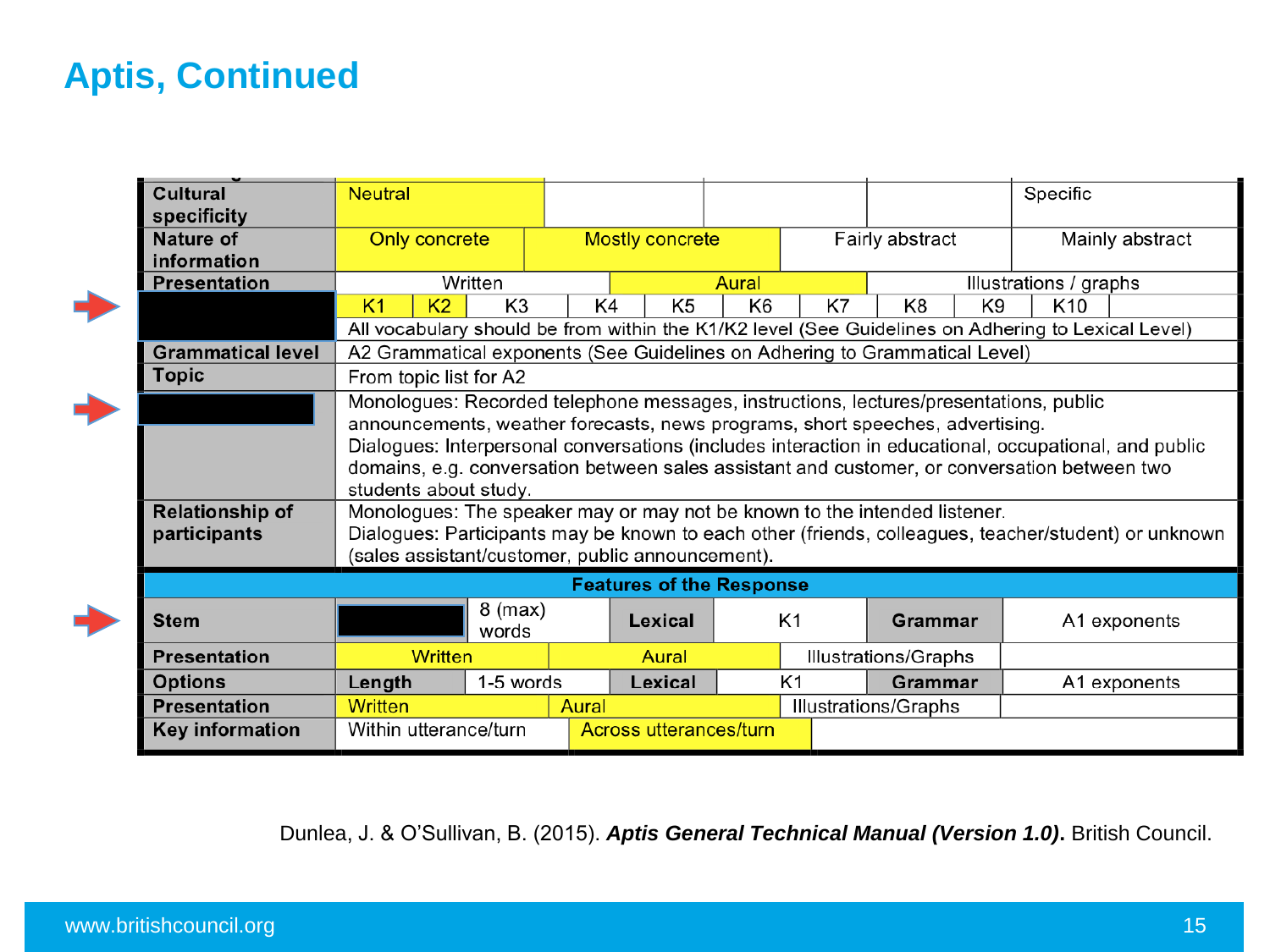### **Creating Items Listening** (25 questions)

This is the Aptis Listening Test. You will hear 25 short recordings. You will hear each recording twice. Write your answers on the question paper. You will have five minutes at the end of the test to copy your answers onto the answer sheet. Before the test begins, listen to an example.



Brian planned to see his friend tonight. Why does he say he can't come?

Brian said he can't come because he is

1. busy

- 2. on holiday
- 3. not well
- 4. late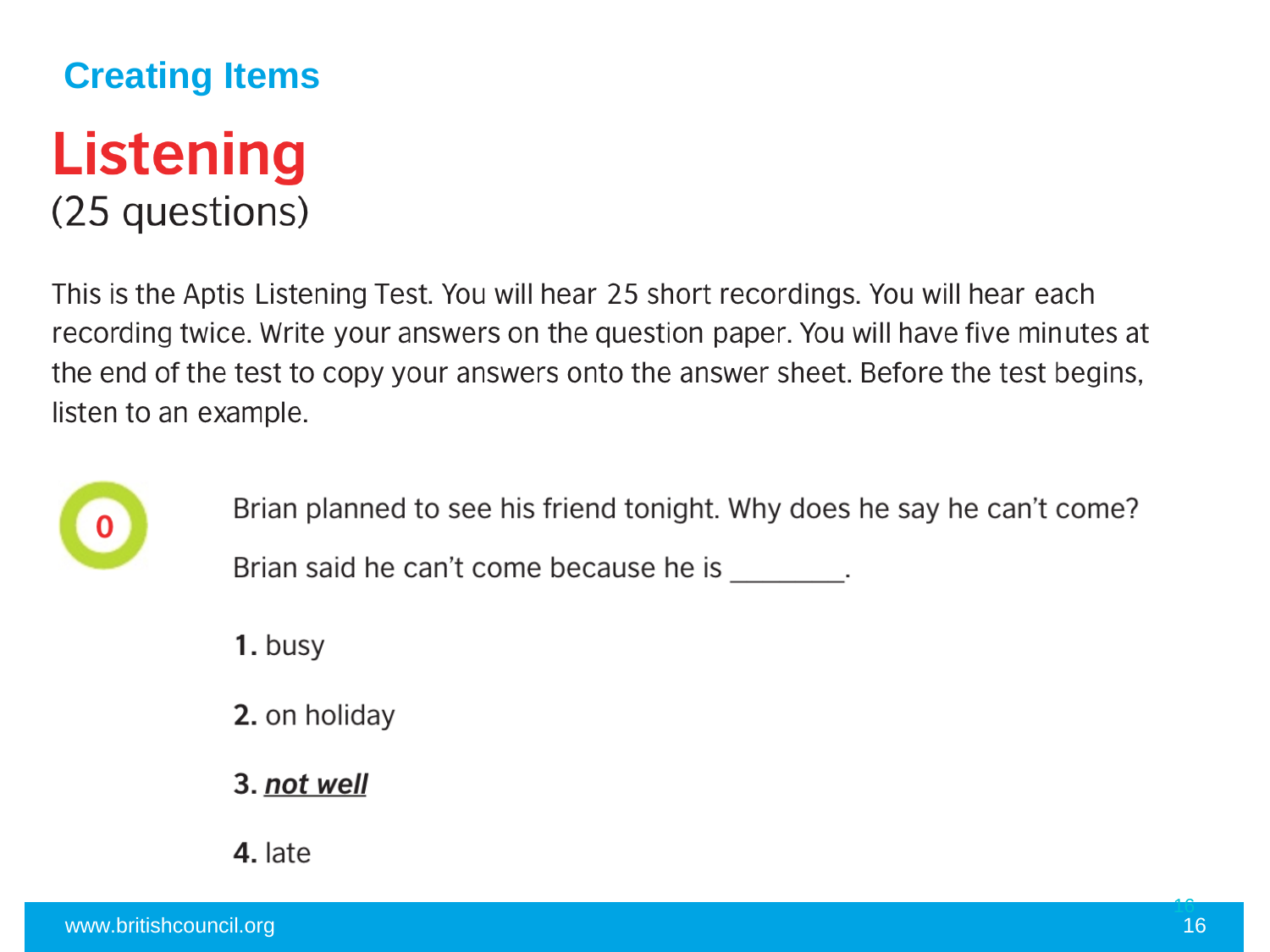#### **How it All Fits Together**

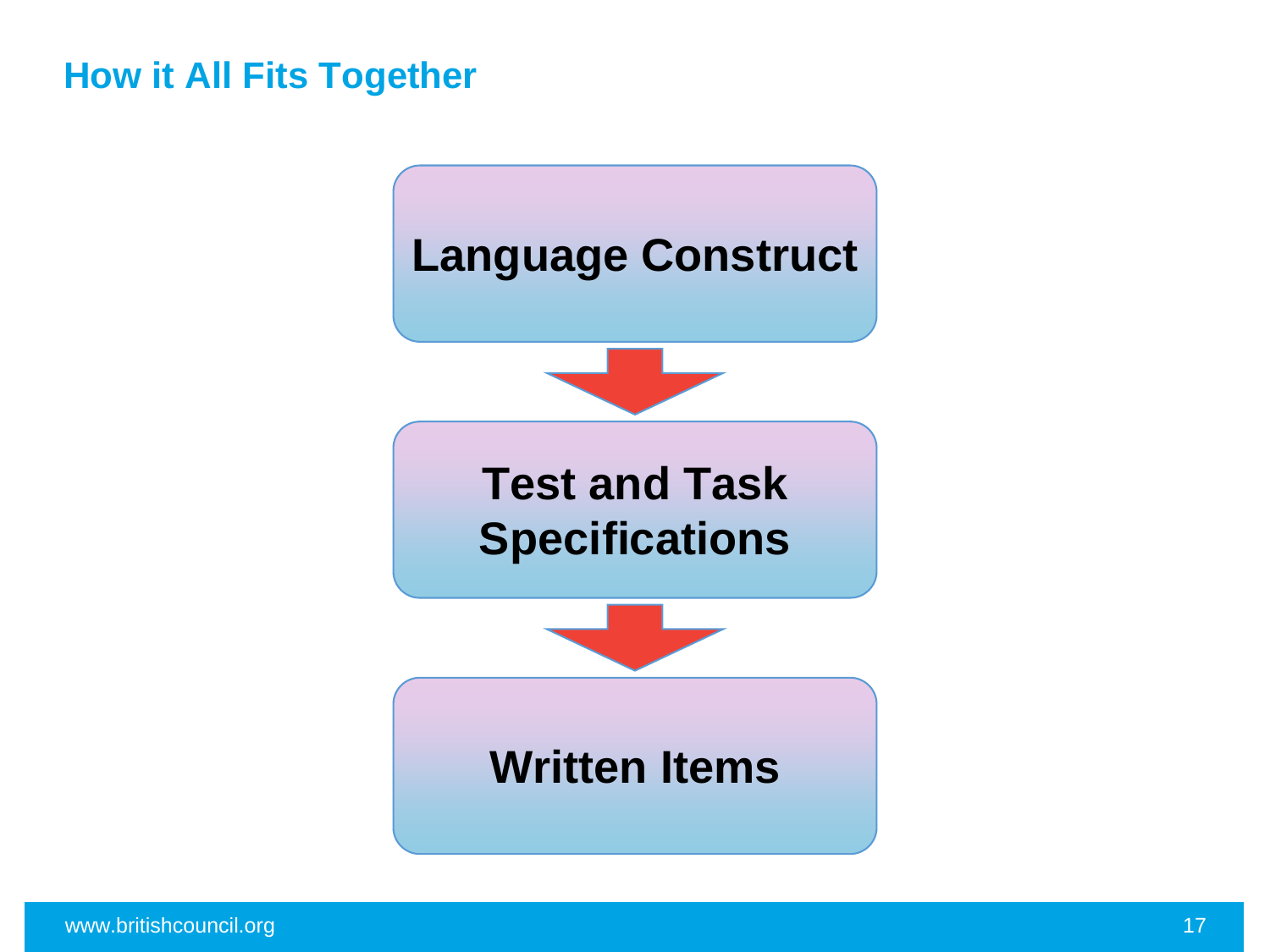

## **Practice**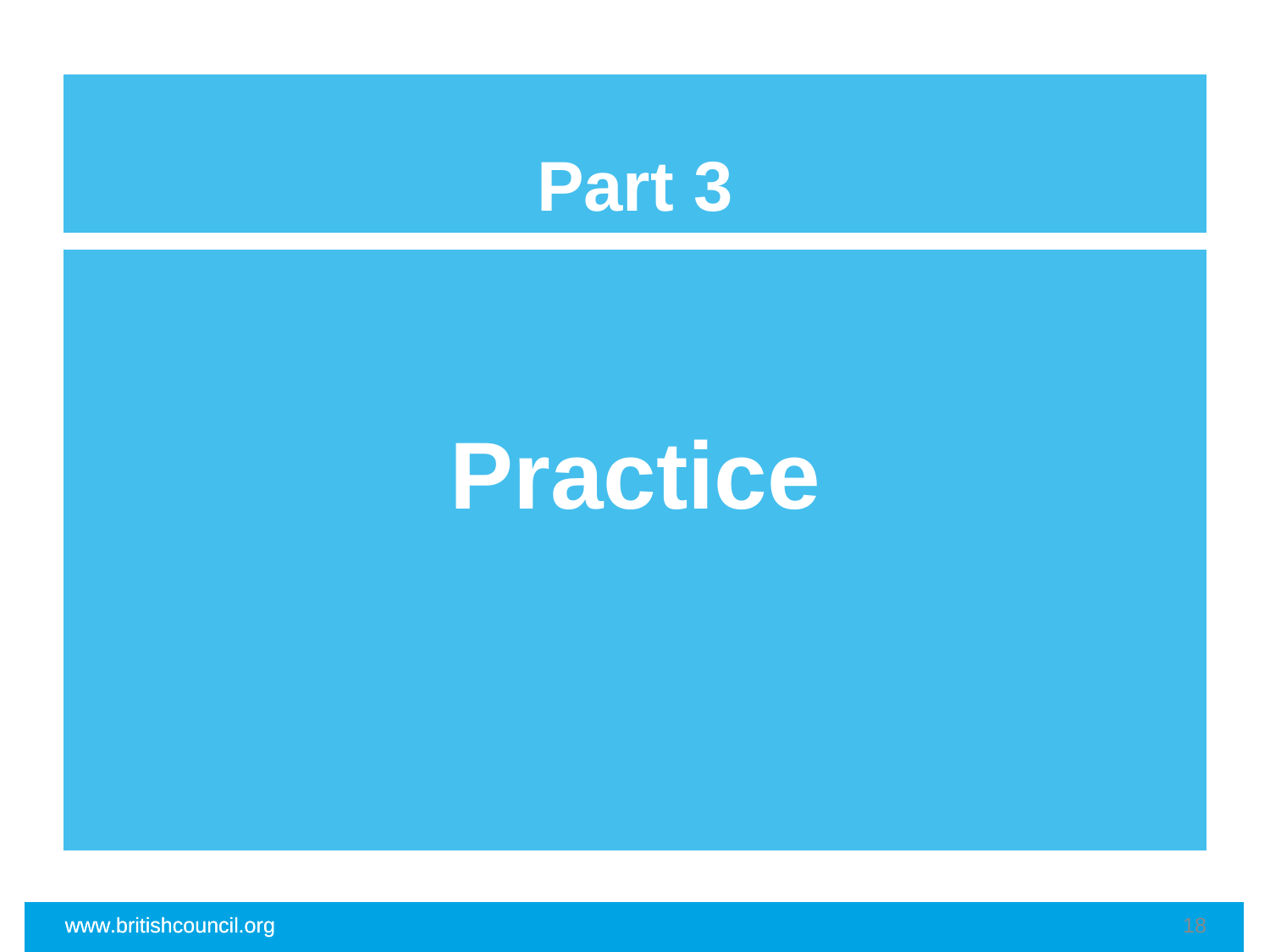#### **Activity 3**

- Work in pairs
- Look at the following specifications.
- Match them to the type of item they are describing.

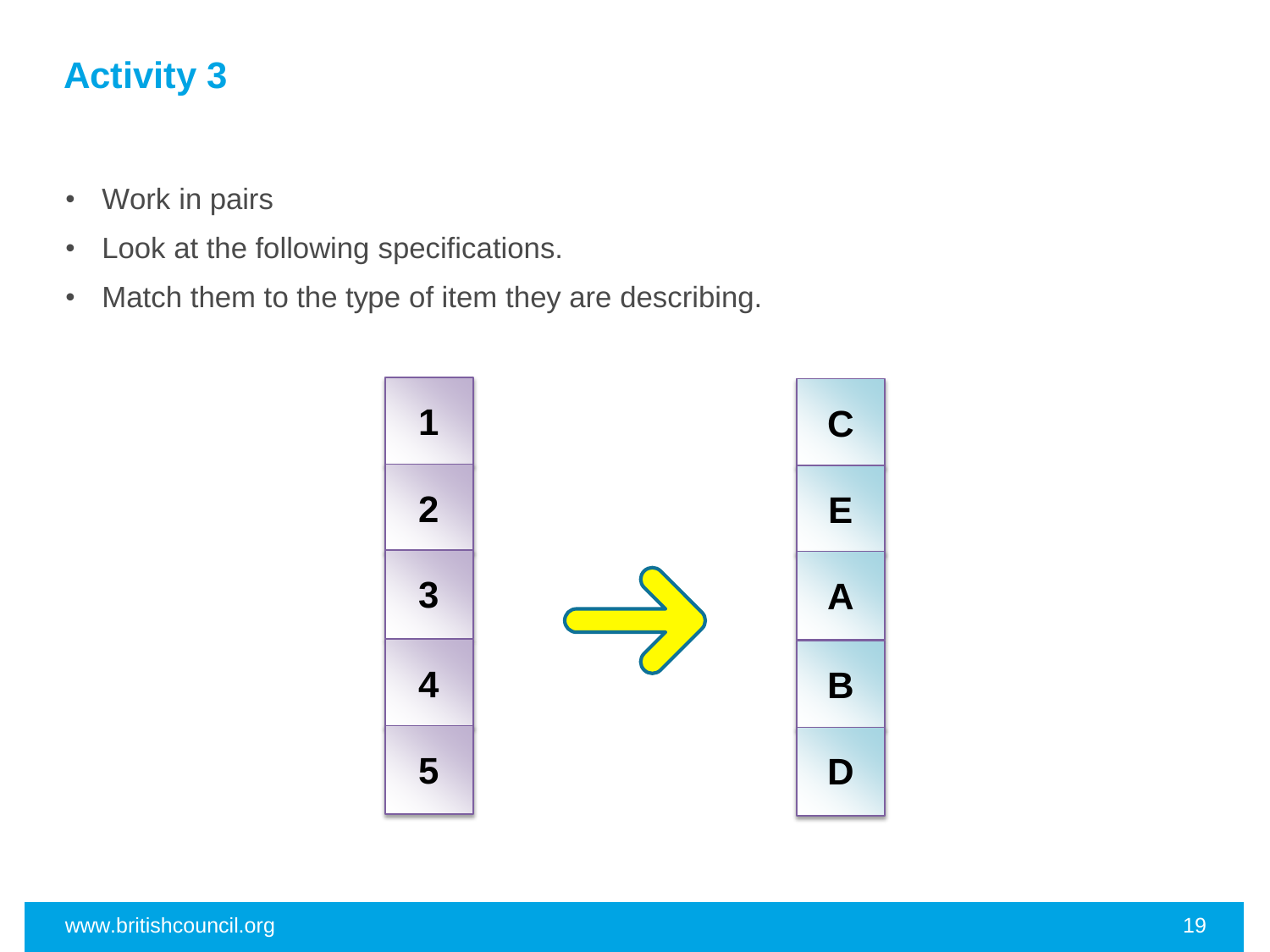#### **Activity 4**

- Look at the following task specification
- With the person next to you, try to write an item as best as you can following the specifications
- After you finish your item, compare with another group! Did you miss anything?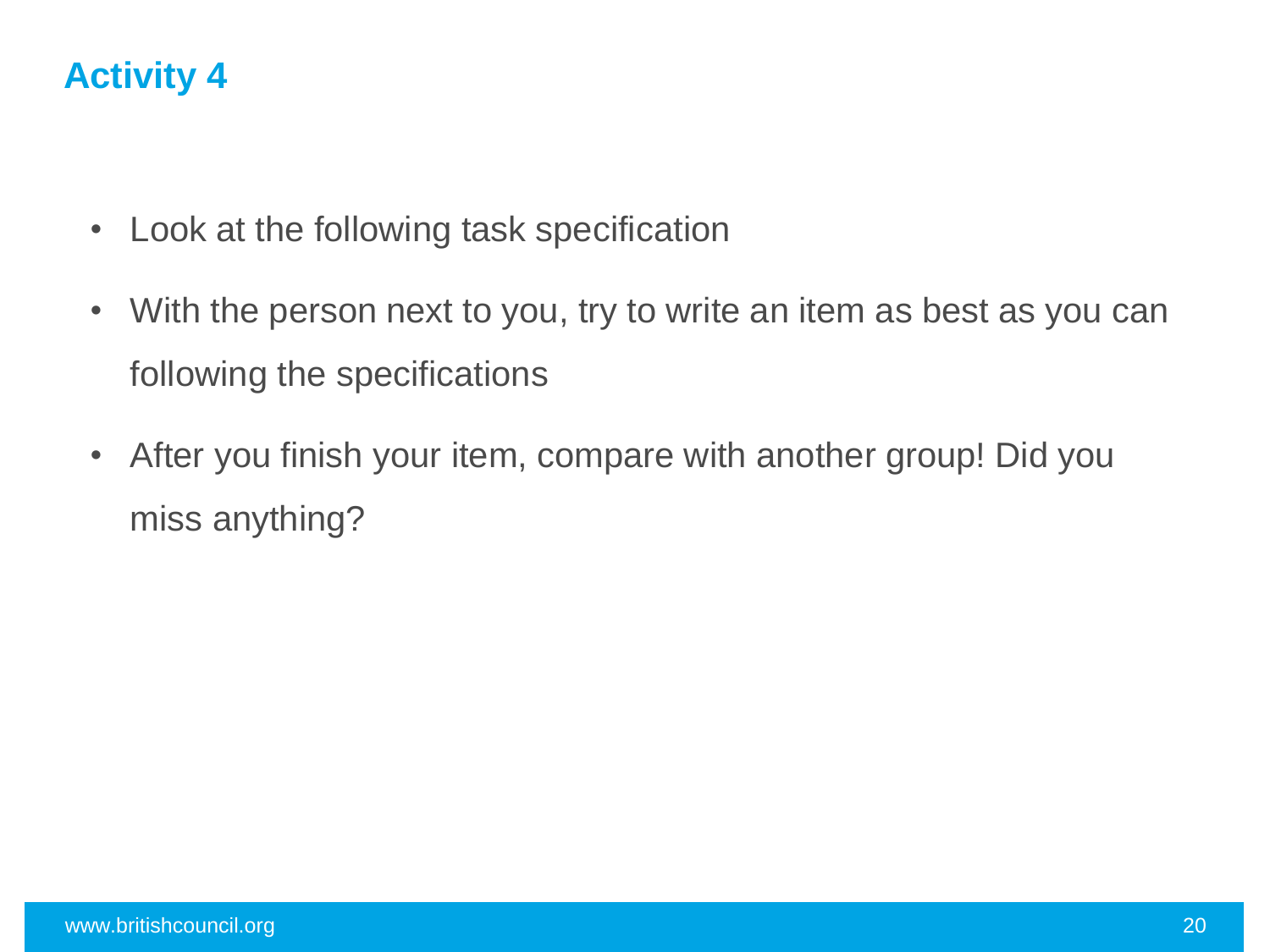#### **Activity 4 - Item Writing**

| <b>Skill focus</b>                                | Interactive writing. Responding to a written question with short a paragraph-level<br>response.                                                                                                                                                                                                                                                                                                                                         |
|---------------------------------------------------|-----------------------------------------------------------------------------------------------------------------------------------------------------------------------------------------------------------------------------------------------------------------------------------------------------------------------------------------------------------------------------------------------------------------------------------------|
| Task level                                        | <b>B1</b>                                                                                                                                                                                                                                                                                                                                                                                                                               |
| Task description                                  | The candidate responds interactively to a question presented as if the candidate is writing on<br>an internet forum or social network site The response requires a short paragraph-level<br>response.                                                                                                                                                                                                                                   |
| Topic level                                       | Appropriate for B1                                                                                                                                                                                                                                                                                                                                                                                                                      |
| Instructions to candidates                        | The instructions identify the setting for the interaction and person or persons with whom the<br>candidate is interacting. The following is an example only, and other kinds of follow-up<br>questions appropriate to the setting and the B1-level targeted should be developed:<br>You are a member of a travel club. Talk to other members in the travel club chat room. Talk to<br>them using sentences. Use 30–40 words per answer. |
| Length of post                                    | Each post requesting information should be in the form of 1–3 short sentences. Maximum<br>length of a post is 25–30 words, with no one sentence more than 13–15 words.                                                                                                                                                                                                                                                                  |
| Grammar of input e-mail/notice<br>and instruction | A1 to A2                                                                                                                                                                                                                                                                                                                                                                                                                                |
| Lexis of input e-mail/notice and<br>instruction   | K <sub>1</sub> to K <sub>3</sub>                                                                                                                                                                                                                                                                                                                                                                                                        |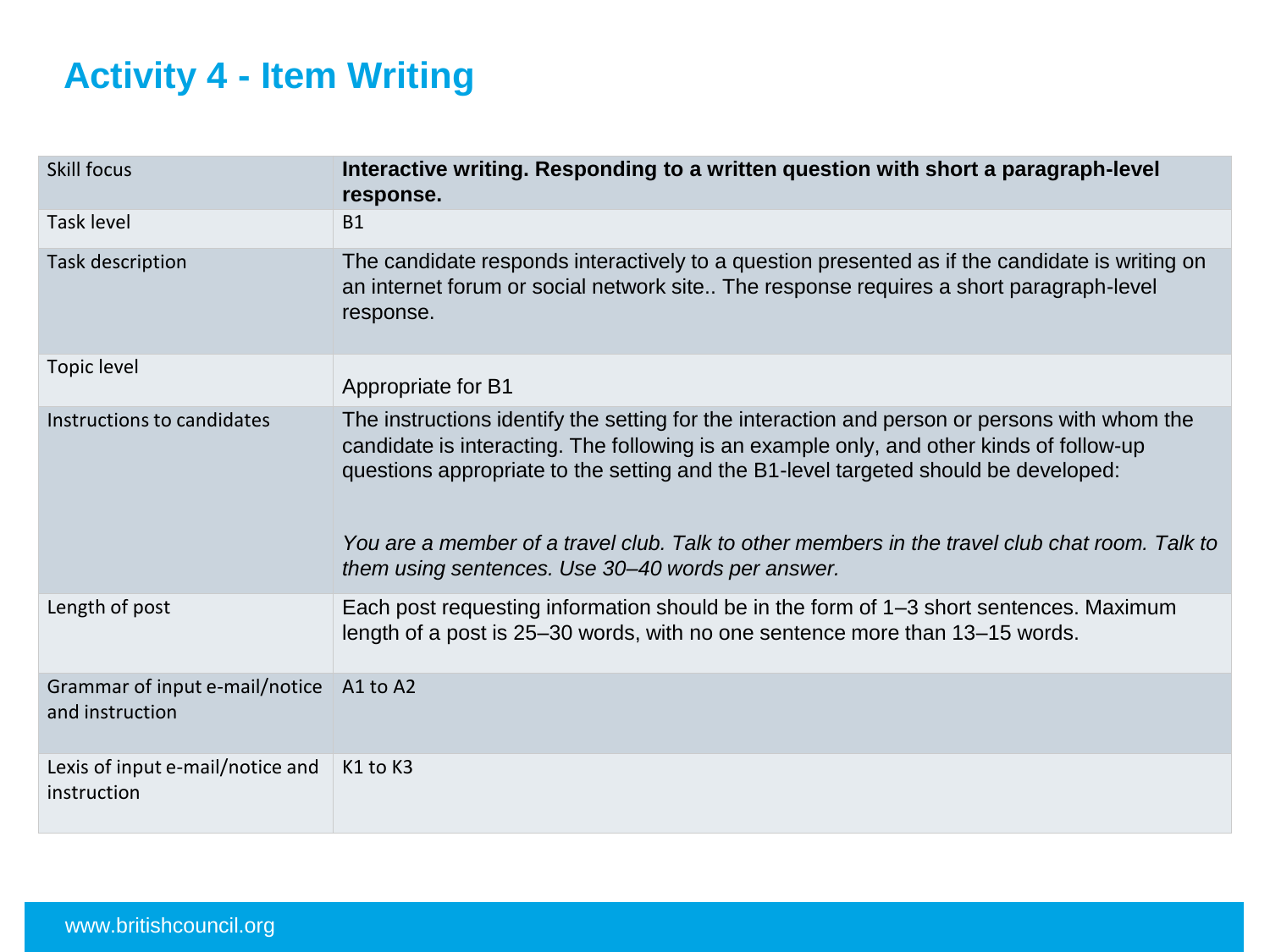#### **Resources**

Alderson, J.C., Clapham, C., & Wall, D. (1995). *Language test construction and evaluation*. Cambridge: Cambridge University Press.

Bachman, L. F., & Palmer, A. S. (1996). *Language testing in practice: Designing and developing useful language tests.* Oxford: Oxford University Press*.*

Brown, H.D. (2003). *Language assessment: principles and classroom practices*. New York: Longman.

Brown, H. D., & Abeywickrama, P. (2010). *Language assessment: Principles and classroom practices*. New York: Pearson Education.

Carr, N. T. (2011). Designing and analyzing language tests. Oxford: Oxford University Press

Douglas, D. (2010). Understanding language testing. London: Hodder Education.

Fulcher, G. (2010). *Practical language testing*. London: Hodder Education.

Fulcher, G., & Davidson, F. (2007). *Language testing and assessment.* London & New York: Routledge.

Hughes, A. (2003). *Testing for language teachers* (2nd ed.). Cambridge: Cambridge University Press.

McNamara, T. (2000). *Language testing.* Oxford: Oxford University Press.